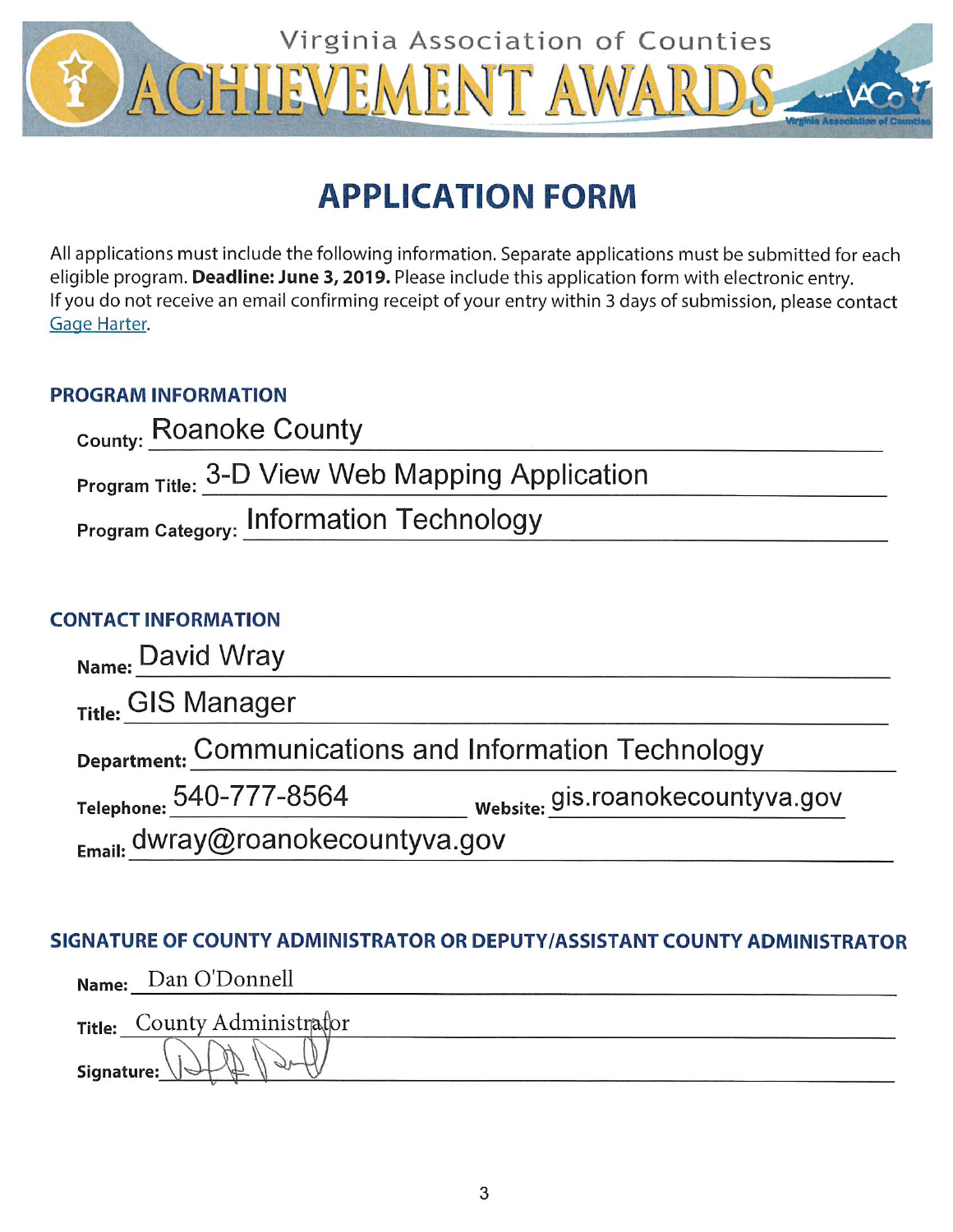### **THE PROBLEM OR CHALLENGE**

Comprehensive information about properties in Roanoke County could only be obtained for internal or public use by compiling information from several separate, diverse and in-house systems, or from staff in separate departments. Fulfilling public or staff requests about property characteristics, historic market assessments, legal descriptions, zoning restrictions, and other vital information required several days and coordination of staff in various departments. This approach created a barrier to citizen and staff access to important information necessary for daily decision-making in the County.

Roanoke County sought a way to offer aerial photography and oblique imagery about a property in a single, easy-to-use web mapping service that allowed users to find information with the most commonly used search methods. A key objective in the project was to make all aerial photography, oblique imagery and other GIS data accessible quickly, across a variety of platforms and technologies, including today's current mobile devices.

GIS Services in Information Technology maintains aerial photography, oblique imagery, parcel outlines, address data, street centerlines, and zoning data to create the foundation of the Enterprise GIS in the County. This approach ensures data consistency across the County's various departments and assorted applications. GIS Services was able to leverage the Integrated Pictometry Application for web integration and ArcGIS Desktop Python scripting technologies to integrate the Enterprise GIS foundation data with data from the Eagleview Pictometry Image Cloud Service and other third party commercial services to

1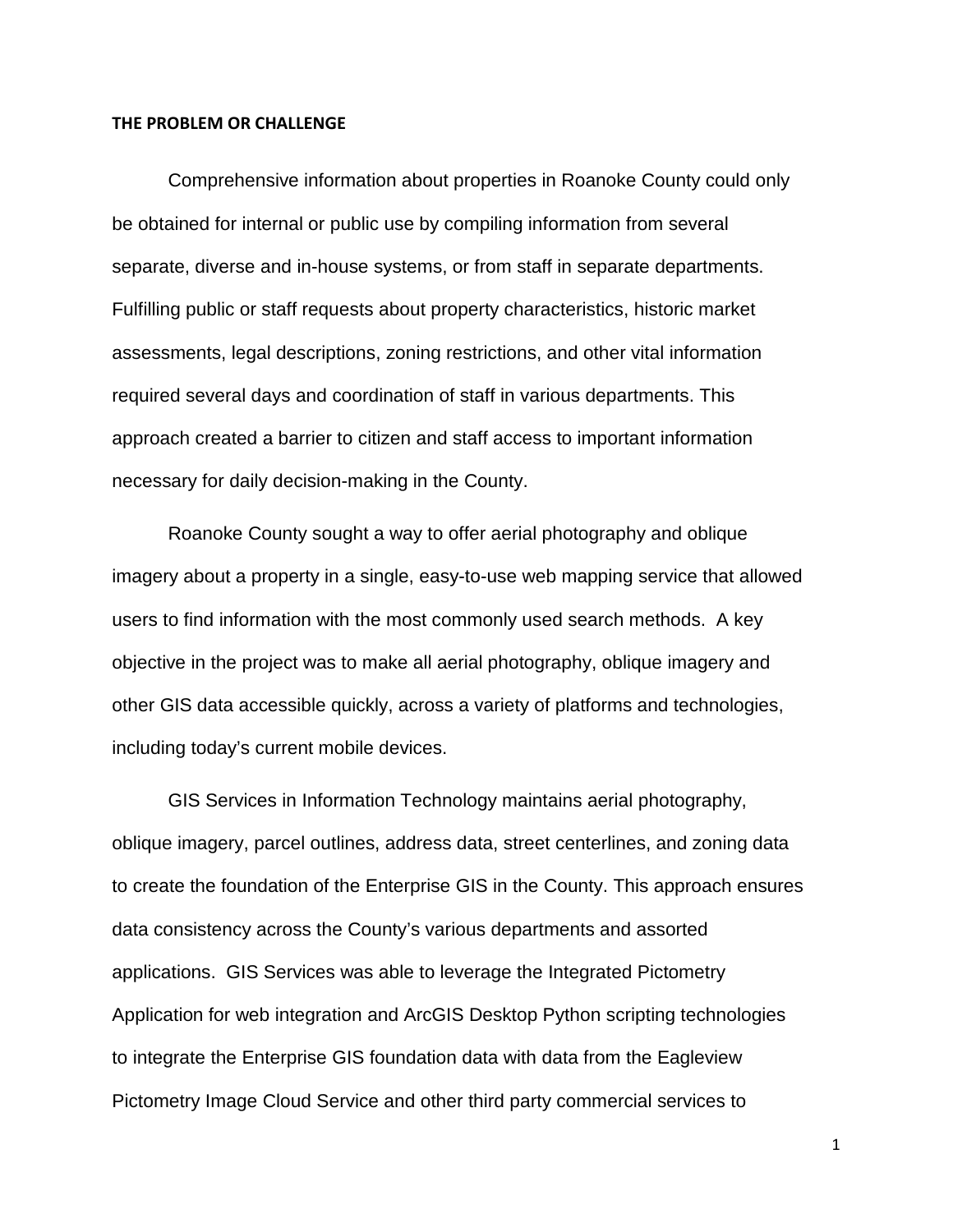provide a one-stop-shop for all Roanoke County Enterprise GIS data including multiple types of imagery.

3-D View offers an easy-to-use web mapping service of aerial photography, oblique imagery and the Enterprise GIS data services that consolidates various other data sources. Using Microsoft SQL Server, the ArcGIS platform and Python, GIS Services was able to integrate the data into its GIS platform, providing community facilities, mile markers, trails, park sites, water features, appraiser zones, address points, streets, zoning, flood zones, building footprints, jurisdictions, hydrants, fire response areas, and law districts information in a web mapping service application.

Imagery location discovery is made simple by using a custom auto-complete search engine that allows discovery based on the most commonly used labels, including street address, owner name, or tax ID number.

3D-View offers the same functionality when accessed on a desktop PC, mobile phone or tablet device. Designed at the outset as a native mobile application, 3D-View offers comprehensive situational awareness and a common operational picture in the palm of a user's hand. In addition, location-based services allow real estate professionals, citizens, and staff this same information on parcels as they travel through neighborhoods.

Roanoke County citizens and staff members use the application to quickly access data including aerial photography, imagery oblique imagery, real estate assessments, land records, economic development sites, police activity, planning and zoning, schools, government services, and environmental and utilities

2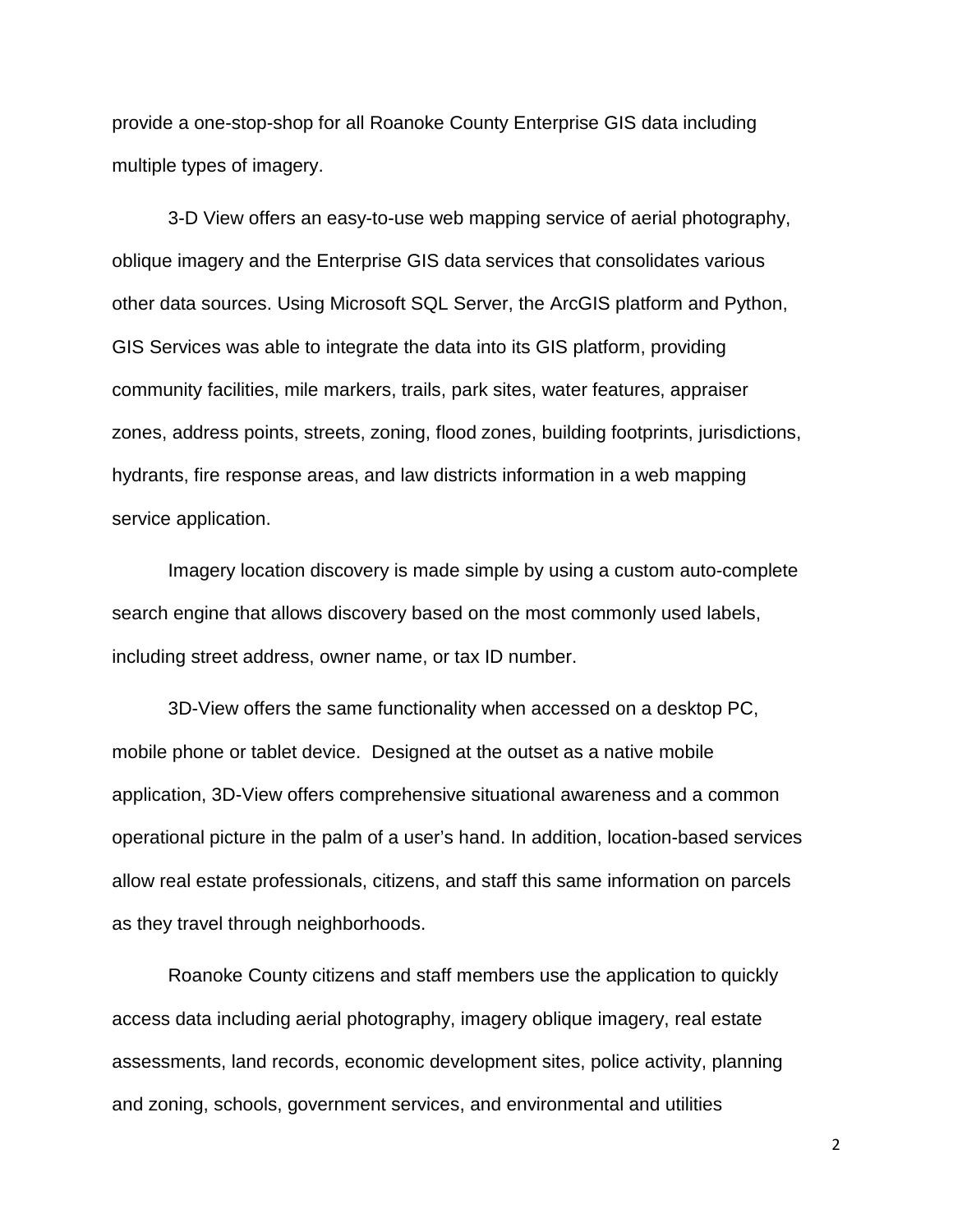information. The improved operational efficiency extends to the field where staff save many hours on data collection.

The overall goal of developing the 3-D View app was to minimize the administrative overhead of delivering staff and public requests to make more informed decisions from data, with accompanying visual information about parcels, while maximizing access to public data delivery in the most convenient and accessible formats for staff and the public alike. With 3-D View, all citizens, staff and commercial stakeholders can access the comprehensive information they need on any device, at any time, and anywhere.

To streamline requests for more informed decisions from both staff and citizens, Roanoke County sought to create a solution for staff and citizens to access information using any desktop and mobile devices. The 3-D View app was designed from the ground up to offer a consistent experience on a PC, mobile phone or tablet.

Questions such as real estate values or citizen safety on hiking trails that required input from staff in several departments can now be answered independently and quickly through the integrated services offered in the 3-D View app, which creates efficiencies for staff and public users alike.

Now staff and citizens can use the 3-D View Application to quickly access data for community facilities, mile markers, trails, park sites, water features, appraiser zones, address points, streets, zoning, and flood zones, building footprints, jurisdictions, hydrants, fire response areas, and law districts information in a web mapping service application. The new app improves the regularity, volume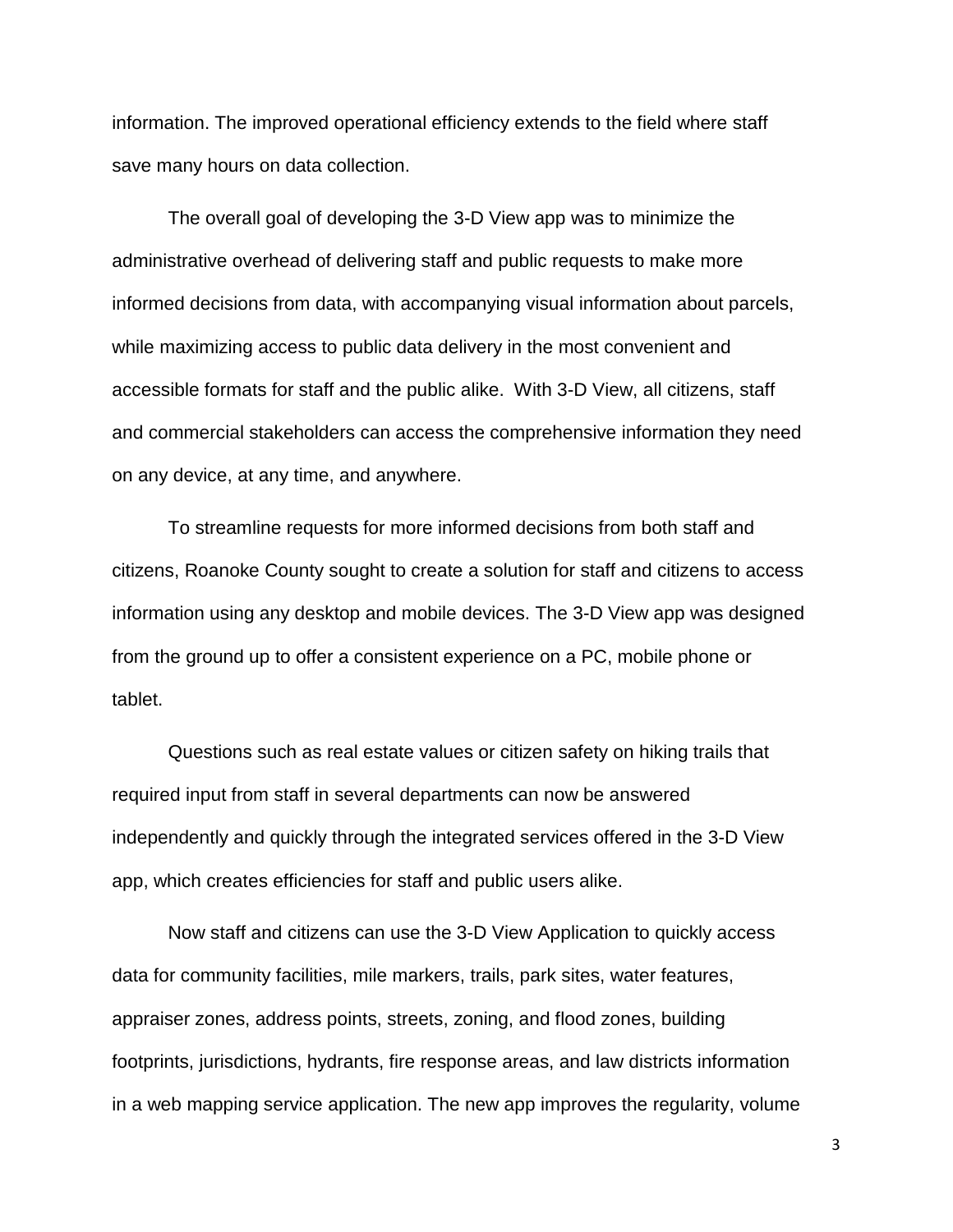and accuracy of annual assessments that previously consumed hours of staff time and coordination. Access to holistic visual information about a parcel results in the Roanoke County Real Estate Valuation Office using with no out of office travel.

Giving citizens easy access to aerial photography and oblique imagery and related information, available in the palm of their hands at all times, has reduced citizen calls for information, while overall customer satisfaction has increased. Citizen and staff adoption of the new 3-D View app is the strongest indicator of the app's ongoing success. Since the application's launch on August 14, 2018, the 3-D View app has served 5,609 page views with 82 percent new users.

With the 3-D View app, Roanoke County has achieved its goal of offering staff and citizens greater access to tax parcel data they need on any device, at any time, and anywhere it is needed.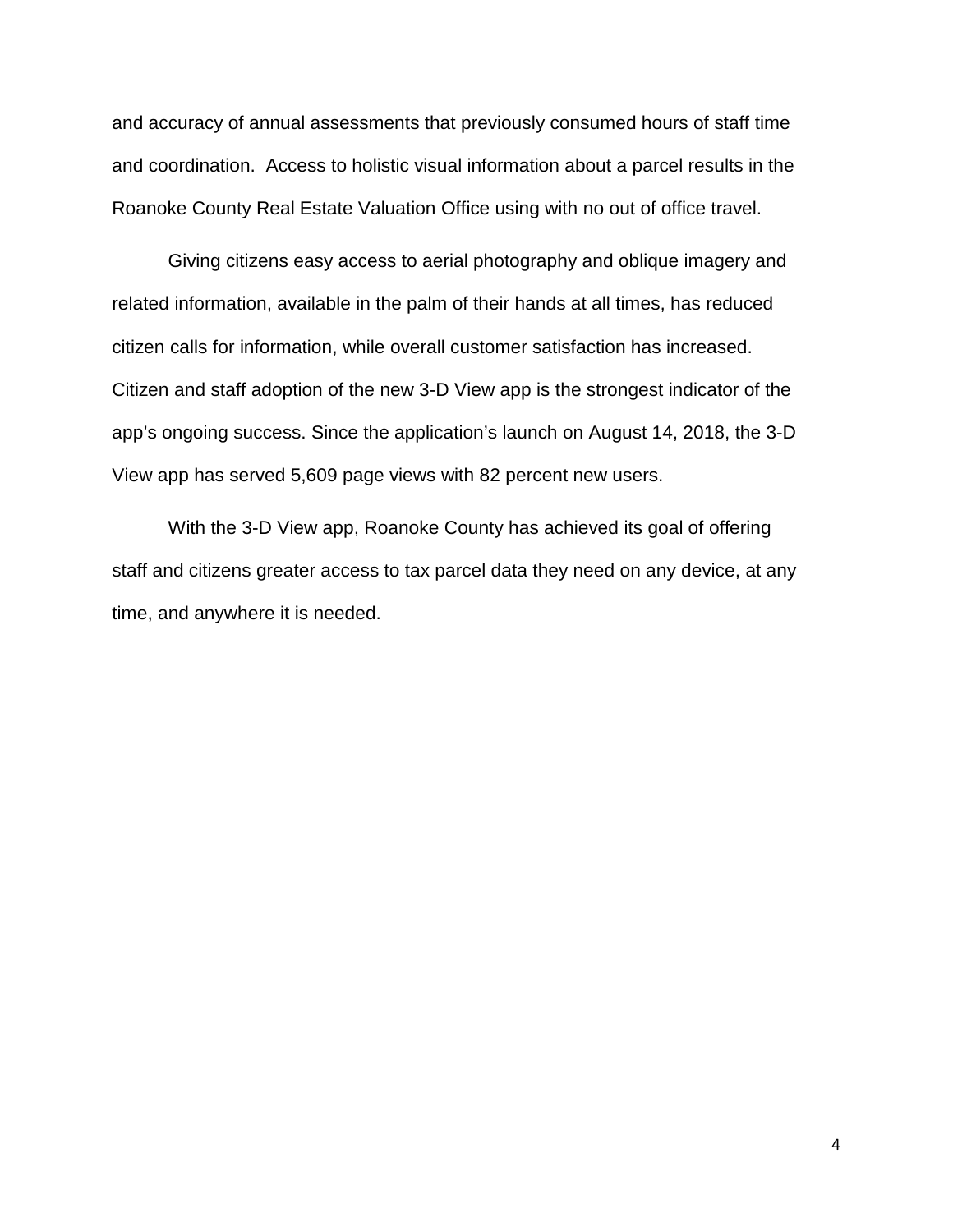#### **EXECUTIVE SUMMARY**

Roanoke County, Virginia's 3-D View web mapping service is a customized solution that addresses the County's need to offer comprehensive aerial photography and oblique imagery through a simple and easy to use interface. The 3-D View app was created from the ground up with accessibility in mind, and an emphasis was placed on integrating the latest technologies to ensure mobile compatibility and the use of location services.

The 3-D View app offers a new level of government transparency to its citizens, by including a vast array of acquired public data in an easy-to-use and mobile solution. Citizens and staff are no longer tied to desktop computers, as the 3-D View app can be used on a variety of mobile devices, from any location.

This increased ease-of-use helps streamline the day-to-day operation of staff while giving citizens access to County data whenever and wherever they choose, utilizing the custom autocomplete quick search based on County of Roanoke address and parcel locations. Please click on the following link to launch the 3-D View application<https://gisweb.roanokecountyva.gov/3DView/index.aspx> .

Now staff and citizens can use the 3-D View Application to quickly access data for community facilities, mile markers, trails, park sites, water features, appraiser zones, address points, streets, zoning, and flood zones, building footprints, jurisdictions, hydrants, fire response areas, and law districts information in a web mapping service application. The new app improves the regularity, volume and accuracy of annual assessments that previously consumed hours of staff time

5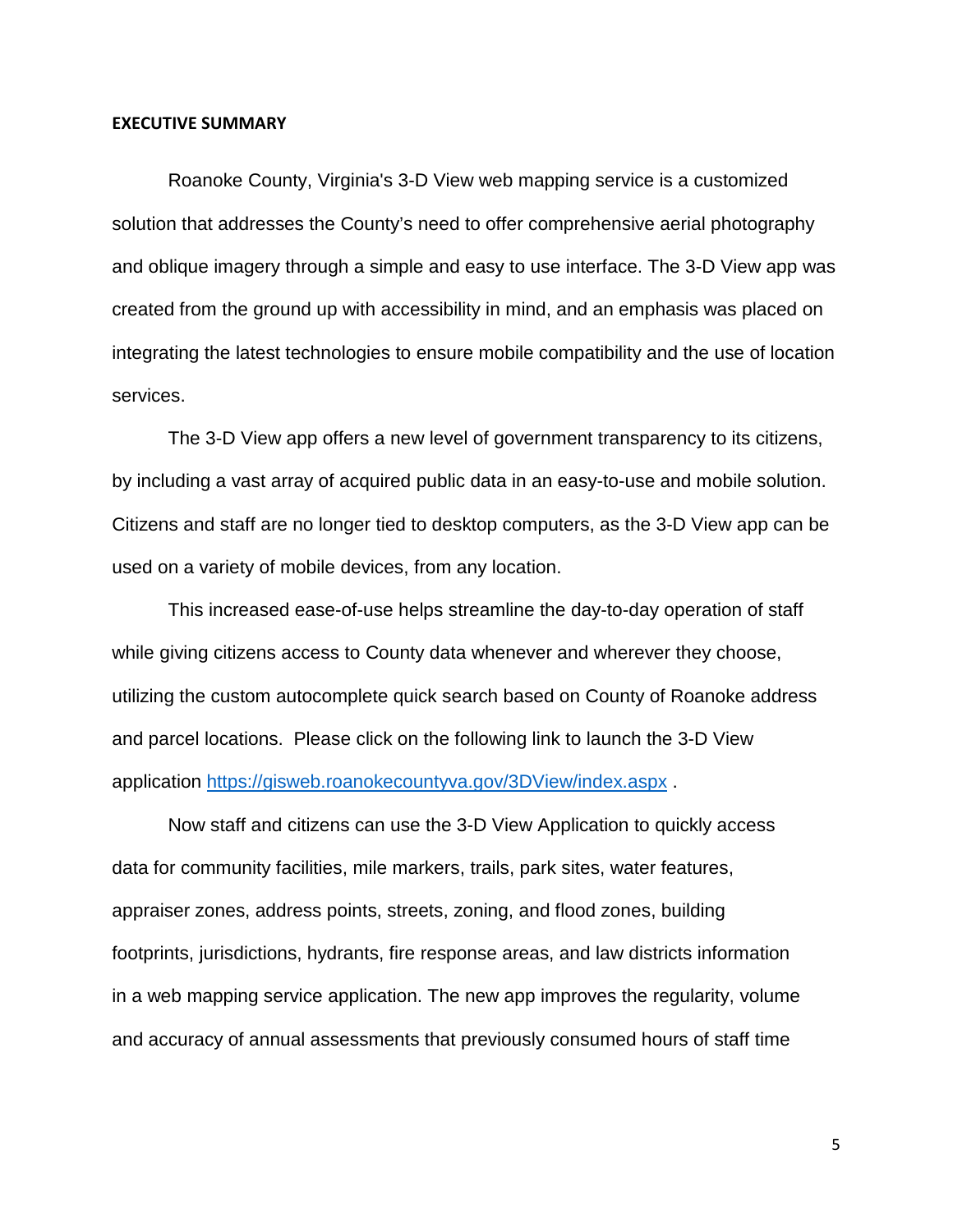and coordination. Access to holistic visual information about a parcel results in the Roanoke County Real Estate Valuation Office using with no out of office travel.

Giving citizens easy access to aerial photography and oblique imagery and related information, available in the palm of their hands at all times, has reduced citizen calls for information, while overall customer satisfaction has increased. Citizen and staff adoption of the new 3-D View app is the strongest indicator of the app's ongoing success. Since the application's launch on August 14, 2018, the 3-D View app has served 5,609 page views with 82 percent new users.

With the 3-D View app, Roanoke County has achieved its goal of offering staff and citizens greater access to tax parcel data they need on any device, at any time, and anywhere it is needed.